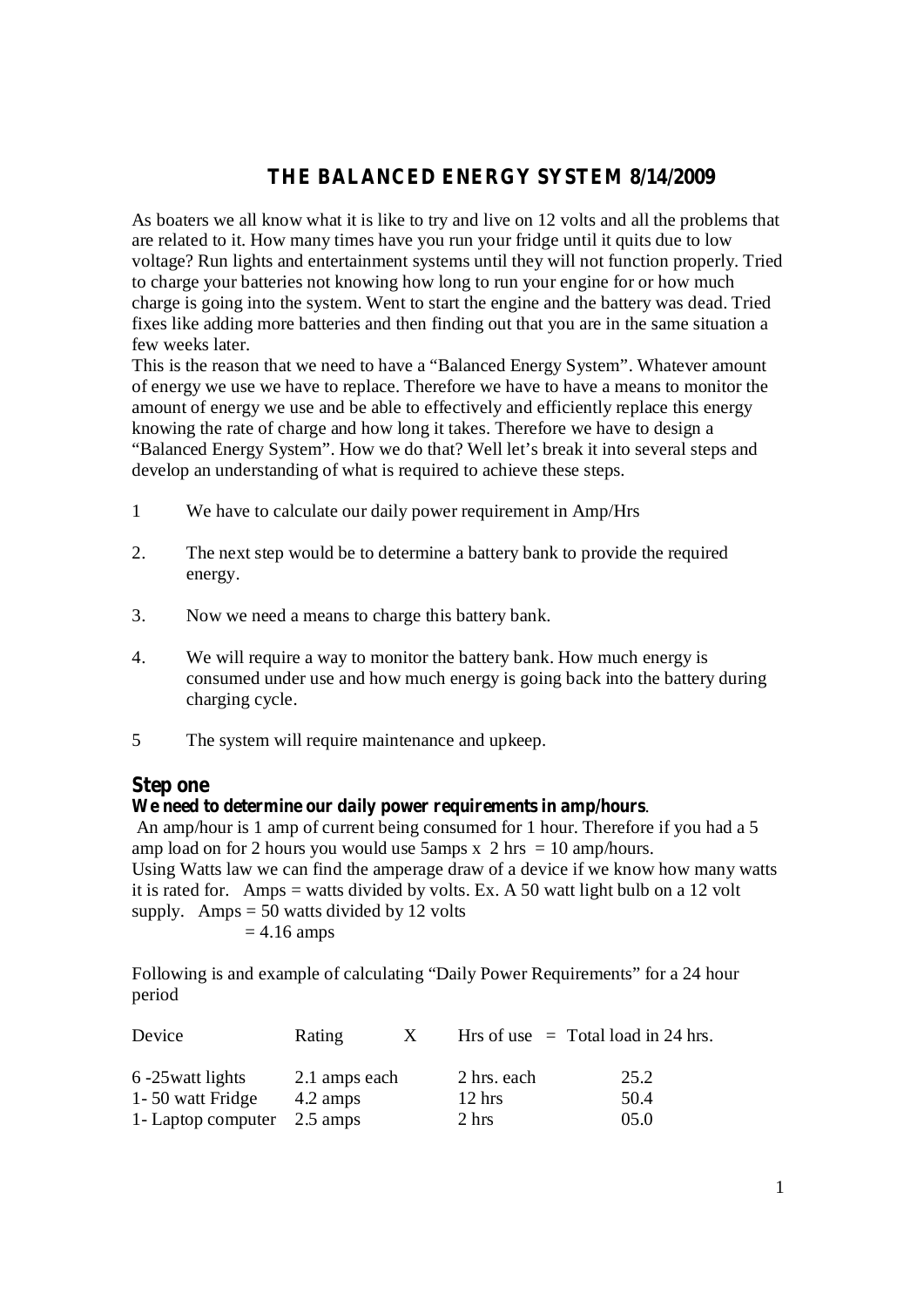| $1-$ am/fm radio            | $1.5 \text{ amps}$ | 10    | 15.0 |
|-----------------------------|--------------------|-------|------|
| 1-300 watt inverter 25 amps |                    | 1 hrs | 25.0 |

### TOTAL AMP/HR 120.6

*Note: Items of high amperage draws with occasional and short term use can normally be ignored since they have little effect on the overall picture. EX. Anchor windlass.*

# **STEP 2**

# **Determine the battery bank size to supply the required load for a 24 hour period.**

*Rule of thumb is that the battery bank should be 3 to 4 times the daily requirements in amp/hrs.*

Therefore in the above example we would need a battery bank that is from 360 to 480 amp/hr. This could be achieved by using two "8Ds"batteries (240 amp hr. ea.) providing 480 amp/hr. total, or four 6 volt batteries (220 amp/hr. ea) in series parallel providing 440 amp hr. total. Now we have to decide on what type of batteries and where they will be located. Factors such as ongoing maintenance, ventilation, physical location, battery size and installation have to be considered.

In order to make a proper chose it requires some basic knowledge of batteries. Although batteries appear to be so simple the installation and use of them becomes complex and creates many problems not understood by most boaters.

#### **How Batteries Work**

Batteries consist of individual 2 volt cells connected in series to make up various sizes, normally 6 and 12 volt batteries. Each cell consists of Positive plates (Lead Dioxide) and Negative plates (Sponge Lead) with a porous separator between them and immersed in sulfuric acid (Electrolyte). During discharge, the chemical reaction of the electrolyte reacting with the lead plates forms lead sulfate on the plates. This chemical reaction creates the electrical current when connected to a load. During this process the concentration of sulfuric acid in the solution is reduced and water increased lowering specific gravity and voltage drops. When charging the opposite takes place. The strength of the electrolyte is restored as the lead sulfate is converted back to sulfuric acid and as specific gravity raises voltage increases.

### **Battery Facts**

- Battery discharge normally should not exceed 50% of rated amp/hrs.
- Only 0.4 volts difference between a fully charged 12.6 volts and a 50% 12.2 volts discharged battery.
- Only 0.9 volts difference between full charge 12.6volts and full discharge 11.7
- Battery has to be at rest 24 hours (no charge or discharge) before accurate specific gravity can be measured.
- Batteries for house systems are rated in "life cycles" for endurance. One life cycle is to discharge the battery to 50% and charge back to 100%.
- Discharging below 50% greatly reduces the life cycles.
- Hydrogen gas is explosive.

### **Battery problems**

Deep discharge and not getting fully charged. Sulfate builds up on plates and does not get converted back to sulfuric acid reducing the reactive area of the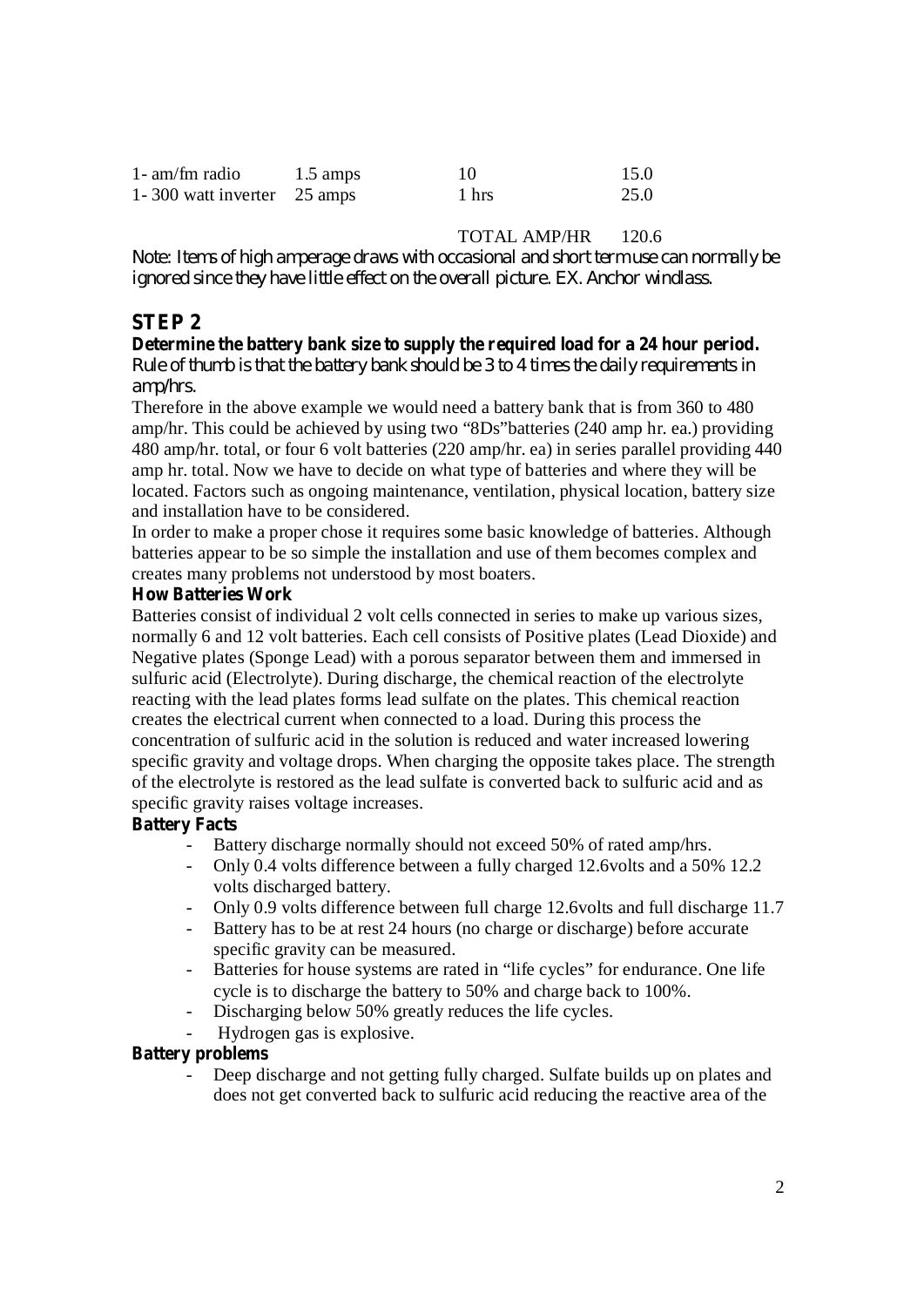plates. EX. A 100 amp/hr. rated battery can be de-rated by 25% now it is a 75 amp/hr. battery. Number 1 cause of battery failure

- Continual discharge below 80%
- Overcharged by a defective or cheap charger at over 13.8 volts upon completion of charge. Causes gassing, lose of water. Galvanic activity in batteries attacking positive plates. Second major cause of battery failure.
- Undercharging of battery (never above 13.8 volts) Plates get sulfated and lose of capacity.
- Overheating of battery due to high voltage. Causes plates to warp and short out. Do not charge with battery temp above 120oF.
- Dirty batteries cause self discharge.

#### **Battery Types**

### **A/ Deep Cycle Wet Cell**

**-** These are an excellent choice for a house bank. The plates are thick with dense active material, heavy plate separators and tough construction. They are designed to tolerate repeated deep discharges. Need to be installed in a vented area.

- They require monthly maintenance, topping up with water and keeping clean.

- Provide a long life if maintained, up to 2500 life cycles at 50% discharge

#### **B/ Golf Cart Batteries**

- Not a true deep cycle but can supply moderate currents for sustained periods. Need to be installed in a vented area. Good for house banks
- Come in 6 volt only so have to be connected in series for 12 volts
- Require continual maintenance as above.
- Great value for the money.

### **C/ Gel Cell Batteries**

- Ideal for locations that do not have ventilation or difficult to perform maintenance. Good for house banks.
- These batteries have different charge characteristics than wet cell and should not be mixed with them without special installation procedures. Very intolerant of over voltage charge conditions.
- Accept charge faster than a wet cell due to many lighter plates immersed in gel. Recommended by inverter companies.
- More expensive and less life cycles that a wet cell. 800 to 1000 life cycles at 50%.

### **D/Absorbed Glass Mat (AGM)**

- **-** Excellent batteries for house and inverter banks
- **- Some manufactures have batteries that take up 40 % less space than a wet cell of the same amp/hr. rating**
- **- 25% less weight than an equivalent wet cell**
- **- High discharge and recharge rates**
- **- Can be installed in locations that you cannot use wet cells**
- **-** They have few charging limitations and can be discharged 30% lower than gel and wet cells. They recharge 20% faster than gel cells.
- Expensive but good value for specific applications.
- **E/ Starter Batteries**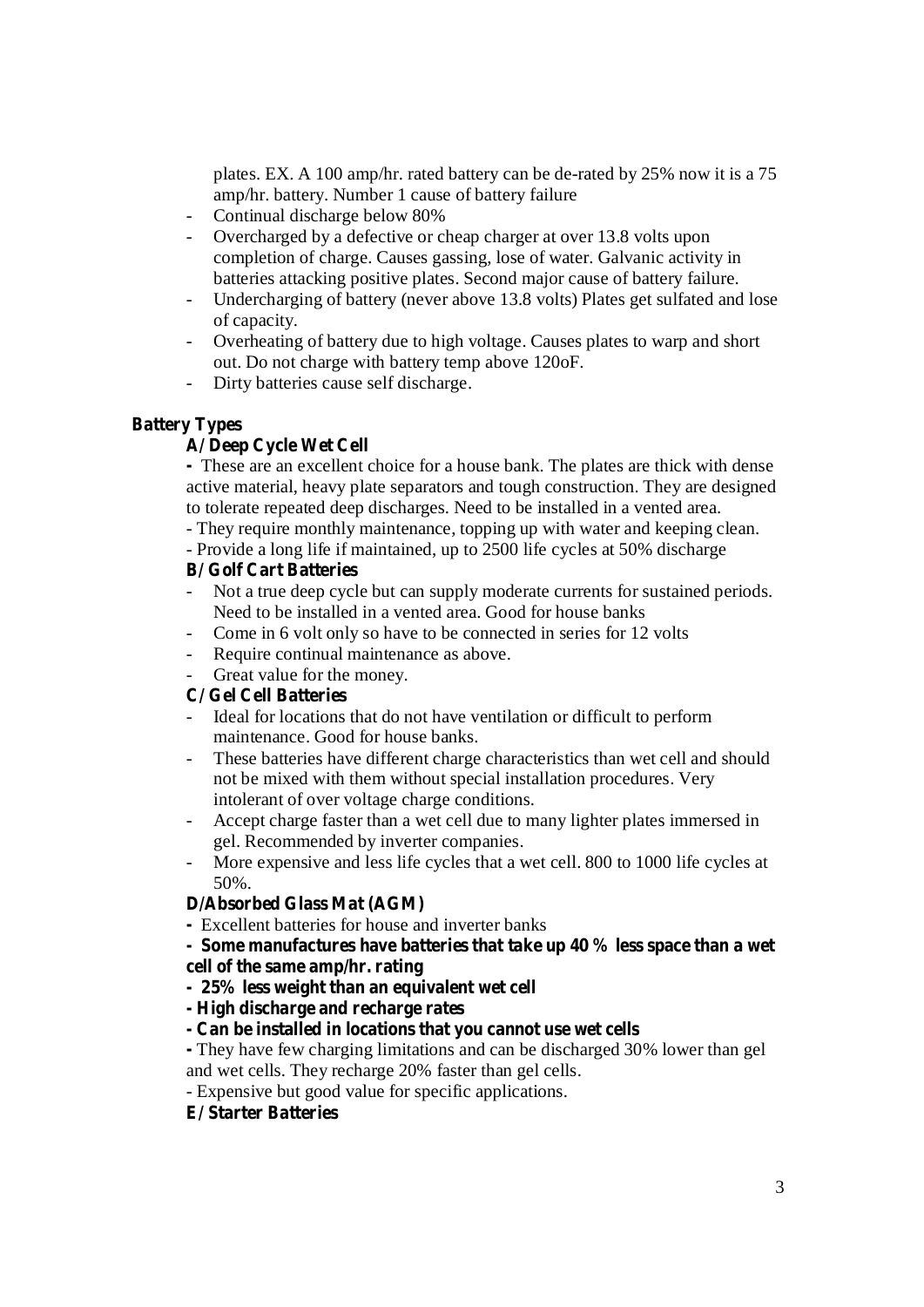- Starter batteries are designed to output large amounts of current to start engines or run devices such as bow thrusters. They are rated in CCA (cold cranking amps) they are not suitable to use as a house bank.
- They can provide high current for short durations due to the fact that they have many thin plates providing more reactive area.
- The correct battery has to be selected based on the size of the engine and the starter current required.

### *Note: the above battery info is in general and the specific manufacture should be contacted for correct charging characteristics and use.*

# **Step 3**

### **Consider Battery Charging Methods**

Proper charging of batteries is important. High quality charging devices will use smart charging steps as follow:

### **Bulk cycle**

- Charge Wet cell batteries at 25% of the rated capacity in amp/hrs at up to 14.4 volts until 75% charged
- Charge gel cells at 50% of amp/hrs at 13.8 volts

### **Absorption cycle**

- Voltage is held constant at less than 14.4 volts and battery absorbs current at a lower rate until near full charge.

### **Float cycle**

- The final stage should maintain the battery at a 13.2 volt level

### **Equalization**

- This is a manual operation to be performed when the battery is fully charged and should be done after heavy use. Approximately every 60 days.
- A constant current of 4% of rated capacity is applied until voltage rises to 16.2 volts.
- This will reconvert the sulfate off the battery plates back to sulfuric acid.

Batteries can be charged by several different methods such as alternators, battery chargers, solar and wind. We will look at the first two.

### **A/ Stock Alternators**

- Most gas engines are equipped with a stock alternator usually rated at 50 to 65 amps. These alternators are designed to charge a starting battery and keep up the electrics involved with the operation of the engine. They will output high current for a short period of time and then the current drops off. They are not suitable for charging of large deep cycle banks. They have internal regulators which cannot be adjusted.

### **B/ High Capacity Alternators**

These alternators are rated at 100 to 150 amps in small case and up to 300 amps in large case. They designed to output high current at low RPMs and are meant to charge large deep cycle banks. They have large internal diodes and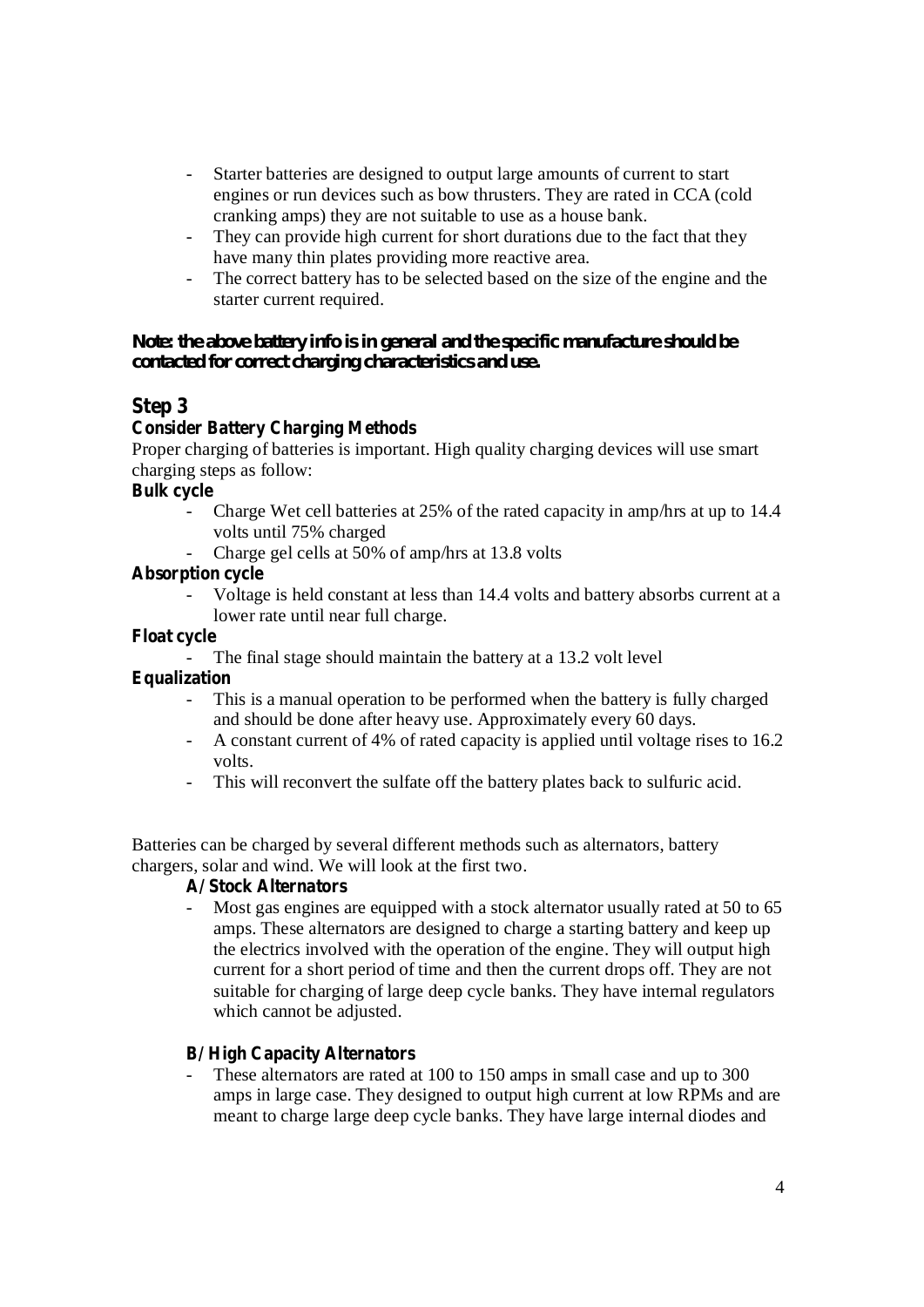heatsinks to withstand heavy load. They usually have external voltage regulators. For boaters who have to depend on the alternator as the main charging source then three stage smart regulators are available.

- The alternator should be rated at 25 to 40% of the batteries capacity.
- *Note: an alternator output is rated with the rotor spinning at 10,000 RPM which you will not see on the boat; therefore a 130 amp alternator may only output 90 amps with your engine running at 3000 RPM.*

### **C/ Battery chargers**

A quality battery charger is an absolute necessity with a large battery bank. The chargers available today far outperform the units built in the past. A good charger will restore the battery to full capacity and maintain it in a fully charged state with out overcharging. A smart charger should be rated at 15 to 20% of the amp/hr capacity of the bank.

Features we find on battery chargers now are"

- Four step regulation Bulk, absorption, float and equalization
- Battery temp sensors
- Ability to charge different types of banks at the same time EX wet cell, gel cell and AGM at the same time
- Remote displays
- NMEA data outputs (a whole topic of it own)
- 120/240 ac inputs 50 or 60 cycle.

### **E/ Charging multiple battery banks**

*Rule of thumb: Charge in parallel and discharge in isolation* This can be achieved in various ways.

**Isolators:** An isolator allows single of multiple alternators to provide charge to several battery banks with the use of large diodes that allow current to flow in one direction only. The isolator has to be rated for current flow greater than the current output of the largest alternator. They are simple and effective. They work well for alternators that have external regulators and sense wires. The down fall of isolators is that you lose 0.7 volts across the diode. Therefore if you have an alternator that has no external sense then the voltage will be too low at the battery.

### **ACR, s (Automatic Charge Relays)**

There are many different types out on the market now. Basically they have circuitry which will sense a battery voltage. As soon as a charge is on the system ex. 13.6 volts then the circuit will close a solenoid and the battery banks would be combined charging all batteries. As soon as the voltage drops down to 12.8 volts then the circuit would open the solenoid isolating the house batteries12/11/2010 from the starter battery. These work well for alternators with internal regulators as there are no voltage drops.

### **Step 4**

Once we have decided on a system we have to monitor what is happening to the system. Without a monitoring system it is like driving a car without a gas gauge.

A good monitoring system will be programmed for the size of the bank and provide the following information:

- Voltage - The voltage level of the battery at discharge